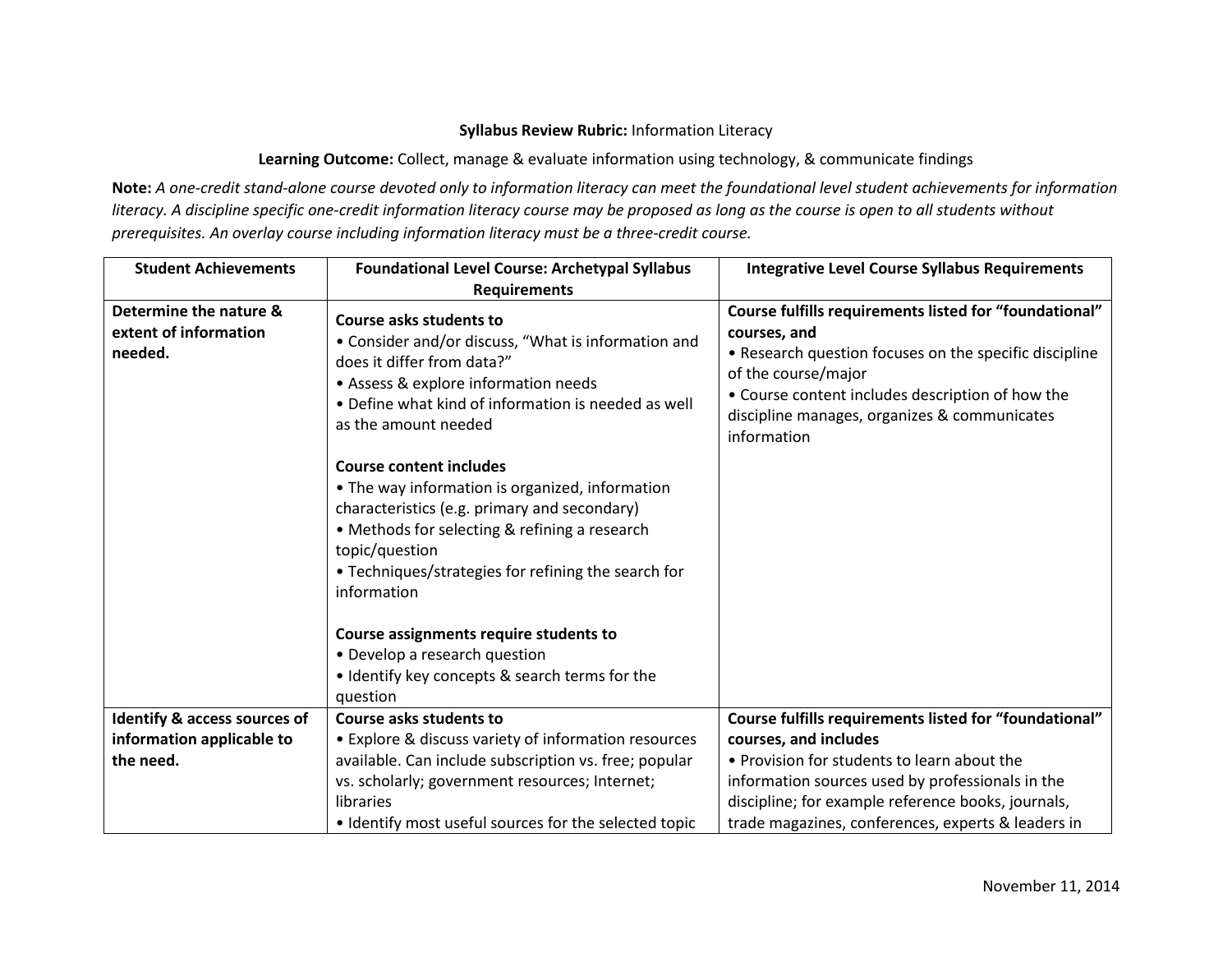|                                                                                                                                | <b>Course content includes</b><br>• Introduction to the resources available from<br><b>University Libraries</b><br>• Other available resources<br>• Search basics for library catalog, article databases,<br>Internet search engines, and/or other appropriate<br>resources<br>Course assignments require students to<br>• Select resources to be used<br>• Collect information from their selected resources                                                                                                                                                                                  | the field, authoritative websites, government<br>resources, white papers, etc.<br>• Students use resources specific to the discipline<br>• Advanced search techniques for the library catalog,<br>article databases, Internet search engines, and/or<br>other appropriate resources                                                                                                                             |
|--------------------------------------------------------------------------------------------------------------------------------|------------------------------------------------------------------------------------------------------------------------------------------------------------------------------------------------------------------------------------------------------------------------------------------------------------------------------------------------------------------------------------------------------------------------------------------------------------------------------------------------------------------------------------------------------------------------------------------------|-----------------------------------------------------------------------------------------------------------------------------------------------------------------------------------------------------------------------------------------------------------------------------------------------------------------------------------------------------------------------------------------------------------------|
| <b>Evaluate information &amp; its</b><br>sources for credibility,<br>reliability, point of view or<br>objectivity, & currency. | Course asks students to<br>• Analyze information sources selected and/or<br>rejected in order to assess the reliability, accuracy<br>and quality of information<br><b>Course content includes</b><br>• How to evaluate information & information sources<br>for credibility, reliability, point of view or objectivity<br>& currency<br>Course assignments require students to<br>• Evaluate information & sources for reliability based<br>on author, objectivity or point of view, timeliness,<br>coverage<br>• Use reliable information sources that are relevant<br>to the question chosen | Course fulfills requirements listed for "foundational"<br>courses, and also requires students to<br>• Evaluate information & sources from the<br>perspective of the discipline<br>• Examine & compare information from various<br>sources to evaluate reliability, validity, accuracy,<br>authority, timeliness, & point of view or objectivity;<br>systematically & methodically analyze all points of<br>view |
| <b>Employ appropriate</b><br>conventions for integrating                                                                       | Course asks students to                                                                                                                                                                                                                                                                                                                                                                                                                                                                                                                                                                        | Course fulfills requirements listed for "foundational"<br>courses, and also requires students to                                                                                                                                                                                                                                                                                                                |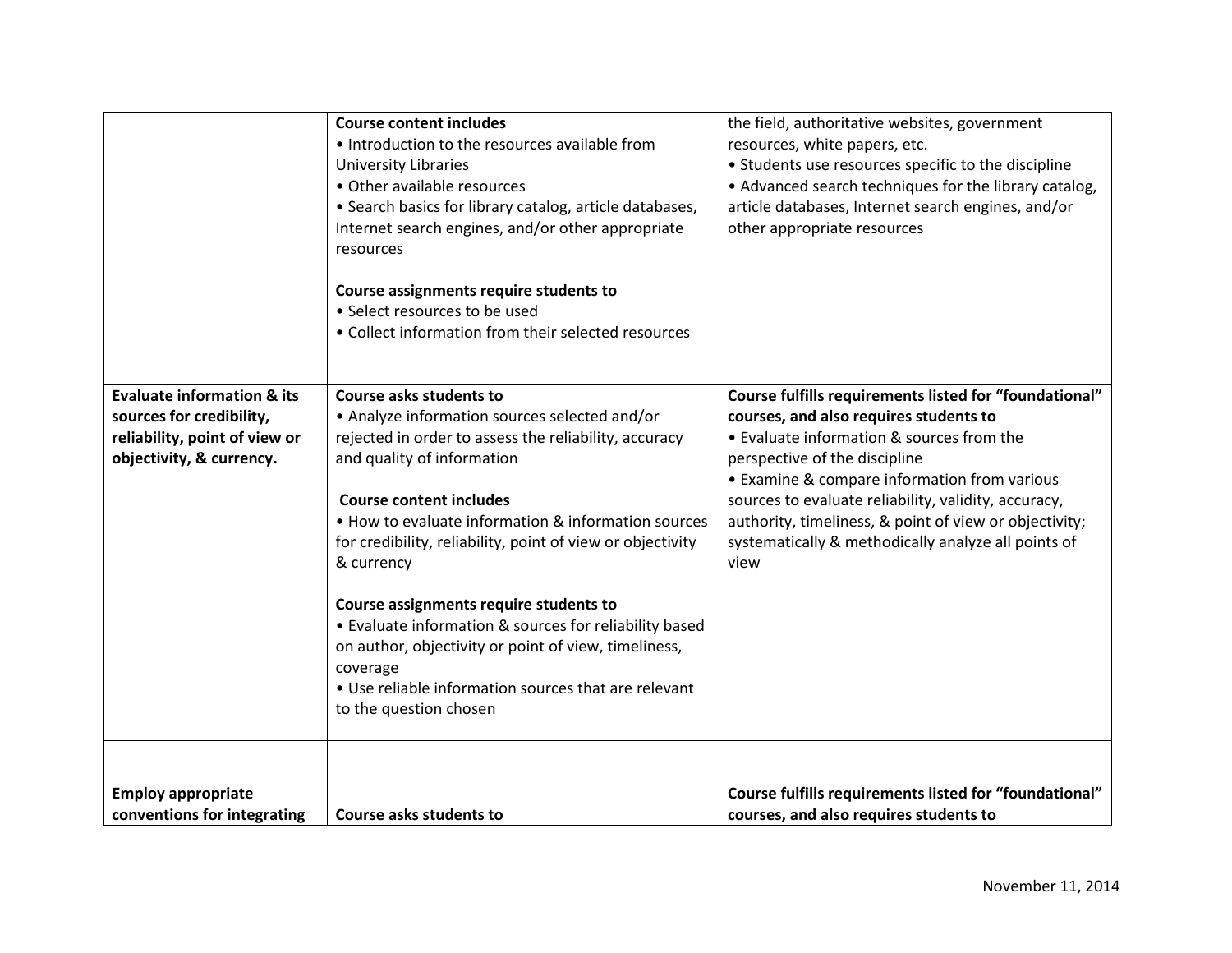| & citing sources ethically &<br>legally.                                                                          | • Consider & respect the intellectual property rights<br>of those who create the information/knowledge they<br>are using<br><b>Course content includes</b><br>• How to properly cite sources of information<br>• Introduction to the concept of academic honesty.<br>Can include definition of types of plagiarism,<br>copyright, fair use, paraphrasing, quoting,<br>distinguishing between common knowledge & ideas<br>requiring attribution<br>• An acceptable style guide for the assignment<br>Course assignments require students to<br>• Correctly use citations & references | • Use citations & references required by the<br>discipline & in the format/style required by the<br>discipline                                                                                                                                                                                                                                                                                                                                                                              |
|-------------------------------------------------------------------------------------------------------------------|--------------------------------------------------------------------------------------------------------------------------------------------------------------------------------------------------------------------------------------------------------------------------------------------------------------------------------------------------------------------------------------------------------------------------------------------------------------------------------------------------------------------------------------------------------------------------------------|---------------------------------------------------------------------------------------------------------------------------------------------------------------------------------------------------------------------------------------------------------------------------------------------------------------------------------------------------------------------------------------------------------------------------------------------------------------------------------------------|
|                                                                                                                   | • Demonstrate a basic understanding of the<br>ethical & legal restrictions of the use of<br>information, i.e. gives credit to sources &<br>authors                                                                                                                                                                                                                                                                                                                                                                                                                                   |                                                                                                                                                                                                                                                                                                                                                                                                                                                                                             |
| Use, manage, &<br>communicate information<br>using appropriate<br>technology to accomplish a<br>specific purpose. | Course asks students to<br>• Consider & discuss how information is<br>disseminated<br><b>Course content includes</b><br>• Explanations of software &/or other technology<br>preferred by the professor for managing &<br>presenting projects & communicating<br>findings                                                                                                                                                                                                                                                                                                             | Course fulfills requirements listed for "foundational"<br>courses, and requires students to<br>• Expand search for discipline specific materials<br>beyond local holdings, for example use Interlibrary<br>Loan service &/or include a variety of formats such as<br>oral histories, video, web based resources, primary<br>vs. secondary, etc.<br>• Investigate subscription based resources to which<br>the university subscribes<br>• Explore advanced search features in search engines |
|                                                                                                                   | Course assignments require students to<br>• Use available online & print resources to gather<br>information for an annotated bibliography,<br>research paper, oral presentation or other                                                                                                                                                                                                                                                                                                                                                                                             | to increase relevant search results                                                                                                                                                                                                                                                                                                                                                                                                                                                         |